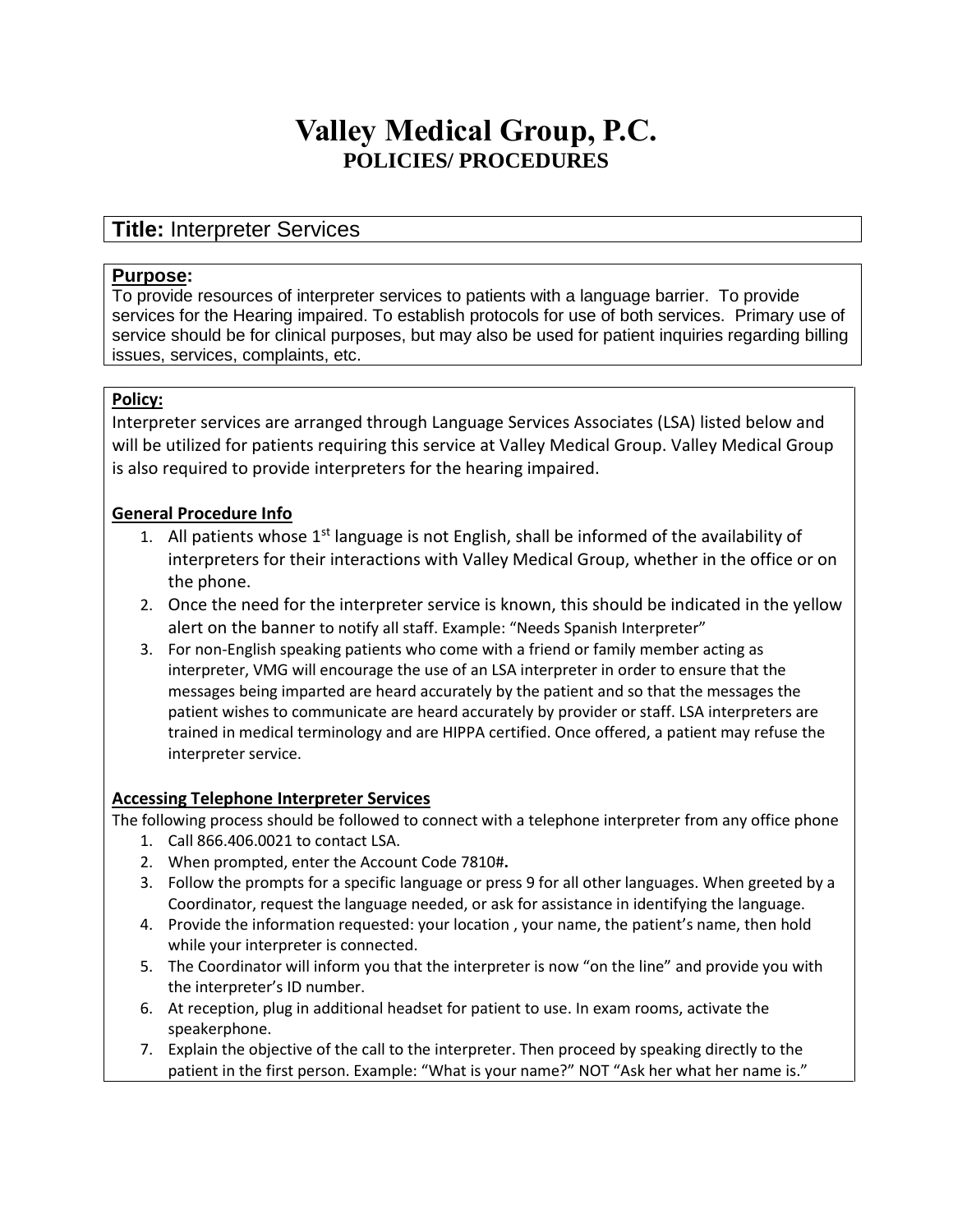- 8. At check-in, the receptionist will inform the interpreter that the call will be ended and that clinical staff will call back when the patient is ready to be seen for their appointment.
- 9. Upon completion of all interactions, inform the interpreter you are done and hang up. Your time will be automatically recorded.

Repeat these steps for each segment of the visit in which there is a need to reconnect with the interpreter.

LSA phone interpreters may also be accessed using your computer:

- 1. On the intranet page, select Video Remote Interpreter from Quick Links.
- 2. You will be asked for a User Name and Password. Choose the center that aligns with the work being done for that patient.

AMC: User Name: amc Password: AMC9922!

EHC: User Name: ehc Password: EHC8282!

- GHC: User Name: ghc Password: GHC2288!
- NHC: User Name: nhc1 Password: NHC1888!
- 3. On the home page, select your language by clicking on the phone icon on the left side of the language tab you need.
- 4. Proceed from #4 above.

### **Conference Call**

To speak w/ patient at home using an interpreter, follow steps 1-4 above. Then:

- 1. Give the patient's home phone number and ask the interpreter to call the patient and connect into conference call.
- 2. Continue with call to patient. End call as in #11 above.

#### **Accessing Video Remote Interpreter**

- 1. Log into a dedicated VRI laptop using the network username and password:
	- AMC: User Name: amcvri Password: P@\$\$word
	- EHC: User Name: ehcvri Password: P@\$\$word

GHC: User Name: ghcvri Password: P@\$\$word

- NHC: User Name: nhcvri Password: V@lleymed70
- 2. OR you may access LSA on your computer by going to: www.lsa iris.com
- 3. Click on Video Remote Interpreter from the Intranet page and login with the username and password for the center that aligns with the work being done for that patient.

AMC: User Name: amc Password: AMC9922!

EHC: User Name: ehc Password: EHC8282!

- GHC: User Name: ghc Password: GHC2288!
- NHC: User Name: nhc1 Password: NHC1888!
- 4. Click on the camera icon on the right side of the language tab you need.
- 5. Once connected, provide the information requested: your location, your name, patient's name.
- 6. To continue with session, leave screen open and visible to the patient.
- 7. When moving the video cart, unplug it to relocate it to the next area. Do not shut power off on monitor or laptop. Always reconnect to maintain charge.